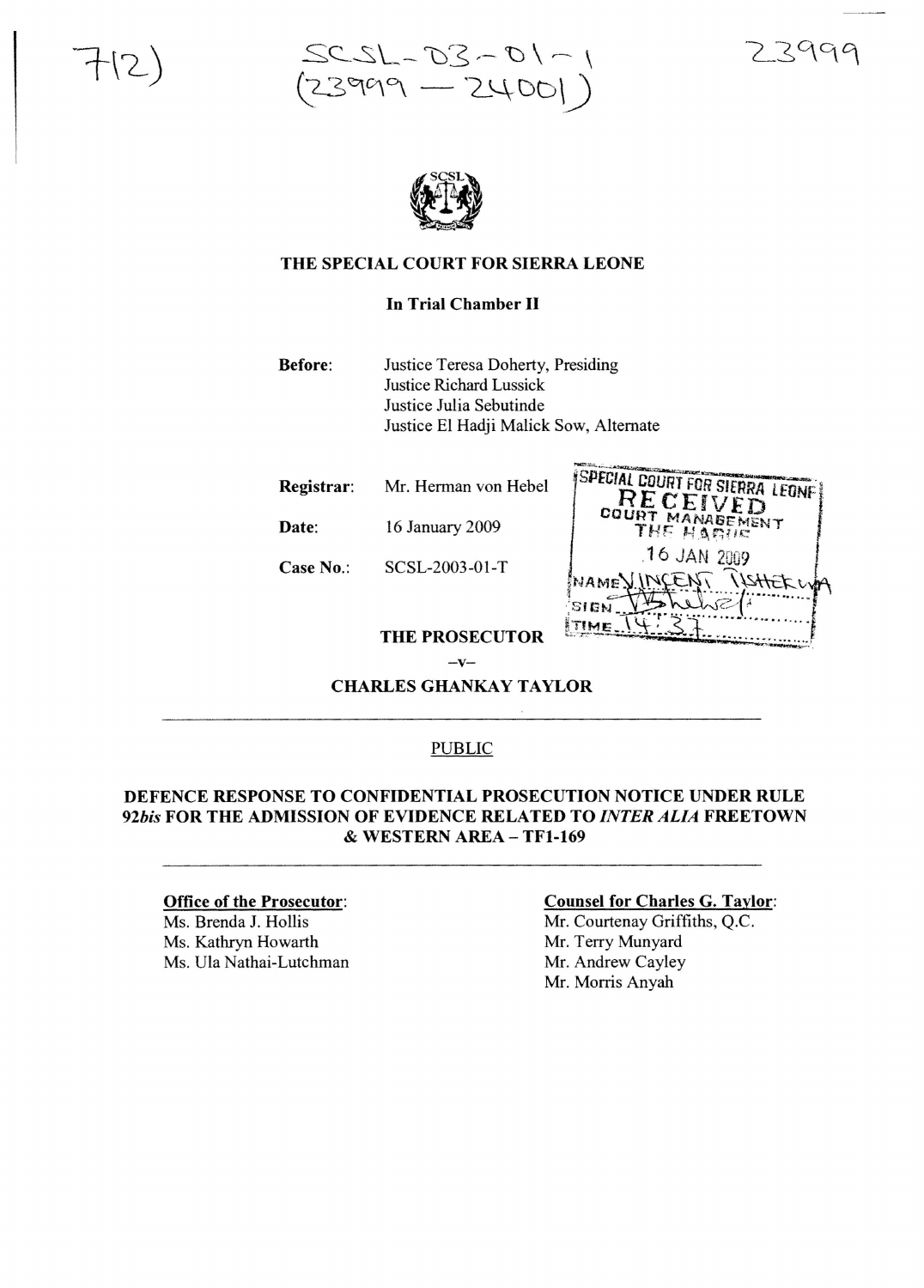# $24000$

- 1. On 12 January 2009, the Prosecution filed a confidential *Notice Under Rule 92bis for the Admission ofEvidence Related to Inter Alia Freetown* & *Western Area* - *TF1-169.\*
- 2. In the Notice, the Prosecution seeks admission of two prior statements given by Witness  $TF1-169<sup>2</sup>$  Although the witness previously testified in the AFRC Trial and was called for cross-examination in the RUF Trial, the Prosecution does not now seek admission of the related prior trial transcripts.<sup>3</sup>
- 3. The Defence does not object to the admission of these two statements under Rule 92bis.
- 4. Additionally, since no aspect of the witness' evidence is pivotal to the Prosecution's case, in the sense that it does not describe the acts or conduct of the Accused and/ or those of specific persons proximate to the Accused, nor does it go to a critical element of the Prosecution's case,<sup>4</sup> the Defence does not wish to cross-examine Witness TF1-169.

Respectfully Submitted,

**Courtenay Griffiths,** Q.c. **Lead Counsel for Charles G. Taylor** Dated this  $16<sup>th</sup>$  Day of January 2009 The Hague, The Netherlands

<sup>&</sup>lt;sup>1</sup> Prosecutor v. Taylor, SCSL-03-01-T-710, Confidential Prosecution Notice Under Rule 92bis for the Admission of Evidence Related to *Inter Alia* Freetown & Western Area - TF1-169, 12 January 2009 ("Notice").

Notice, para. 2.

<sup>&</sup>lt;sup>3</sup> Notice, paras. 12-13.

<sup>4</sup> Notice, paras. 21-22.